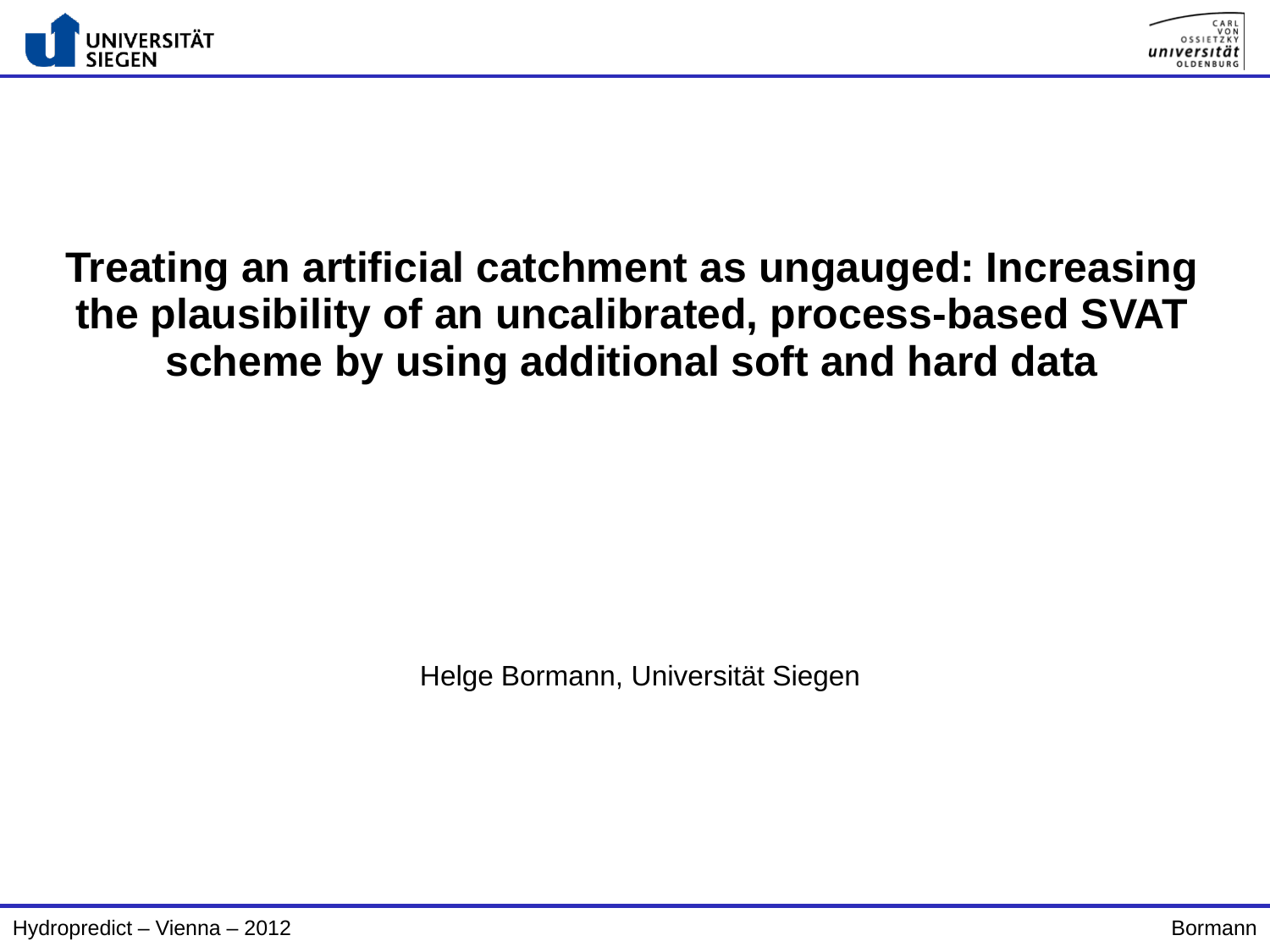



# **Motivation**

#### Prediction of water fluxes in ungauged catchments





- Feasibility of *a priori* predictions?
- How do we benefit from additional information?

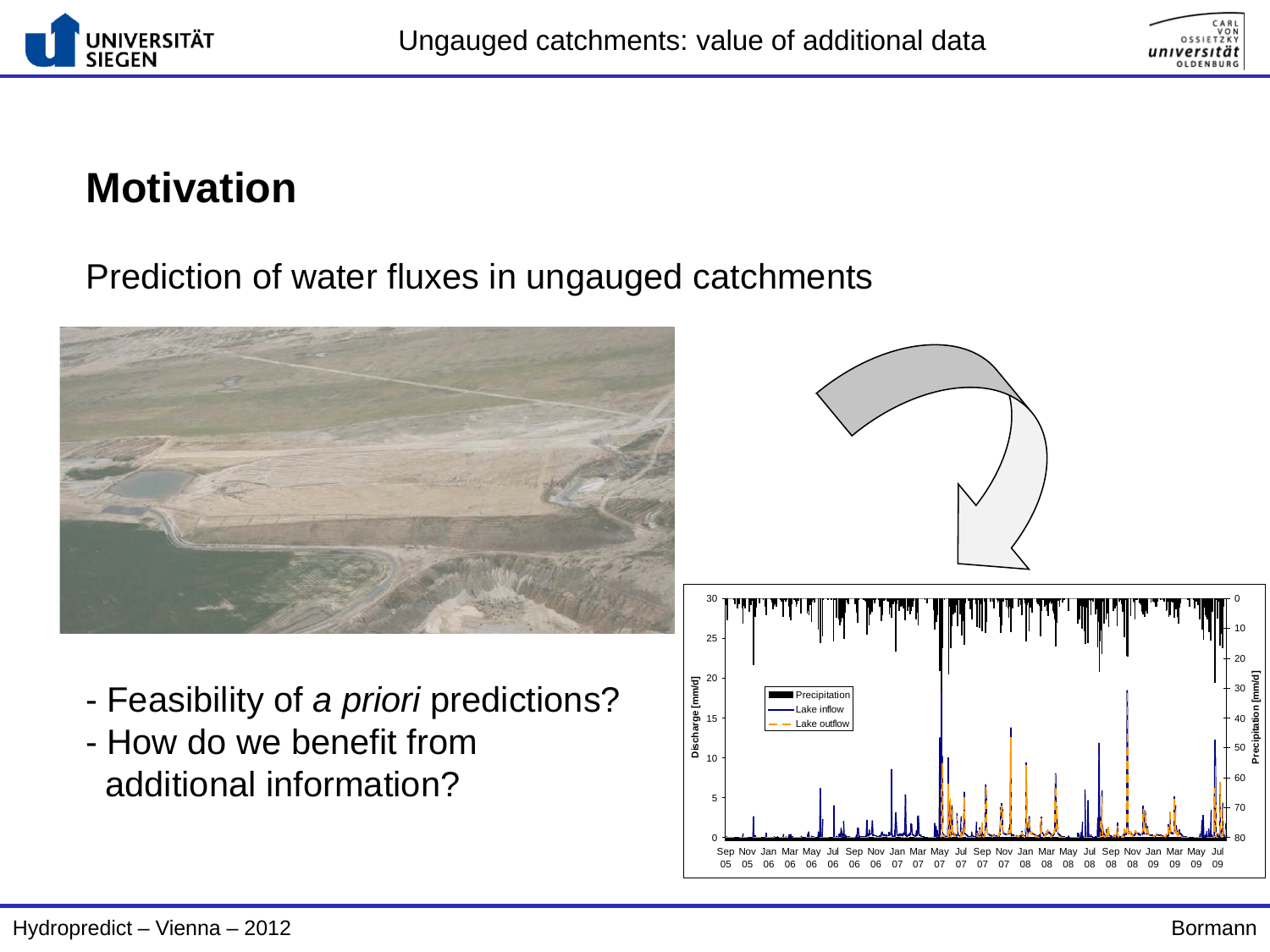



## **Approach - catchment**

- Chicken Creek artificial catchment (initial state of development)
- Lausatia, East Germany, 6 ha, artificially created, post mining landscape
- Humid, temperate climate, annual average temperature: 9.3°C, variation of annual precipitation 335-865 mm/a

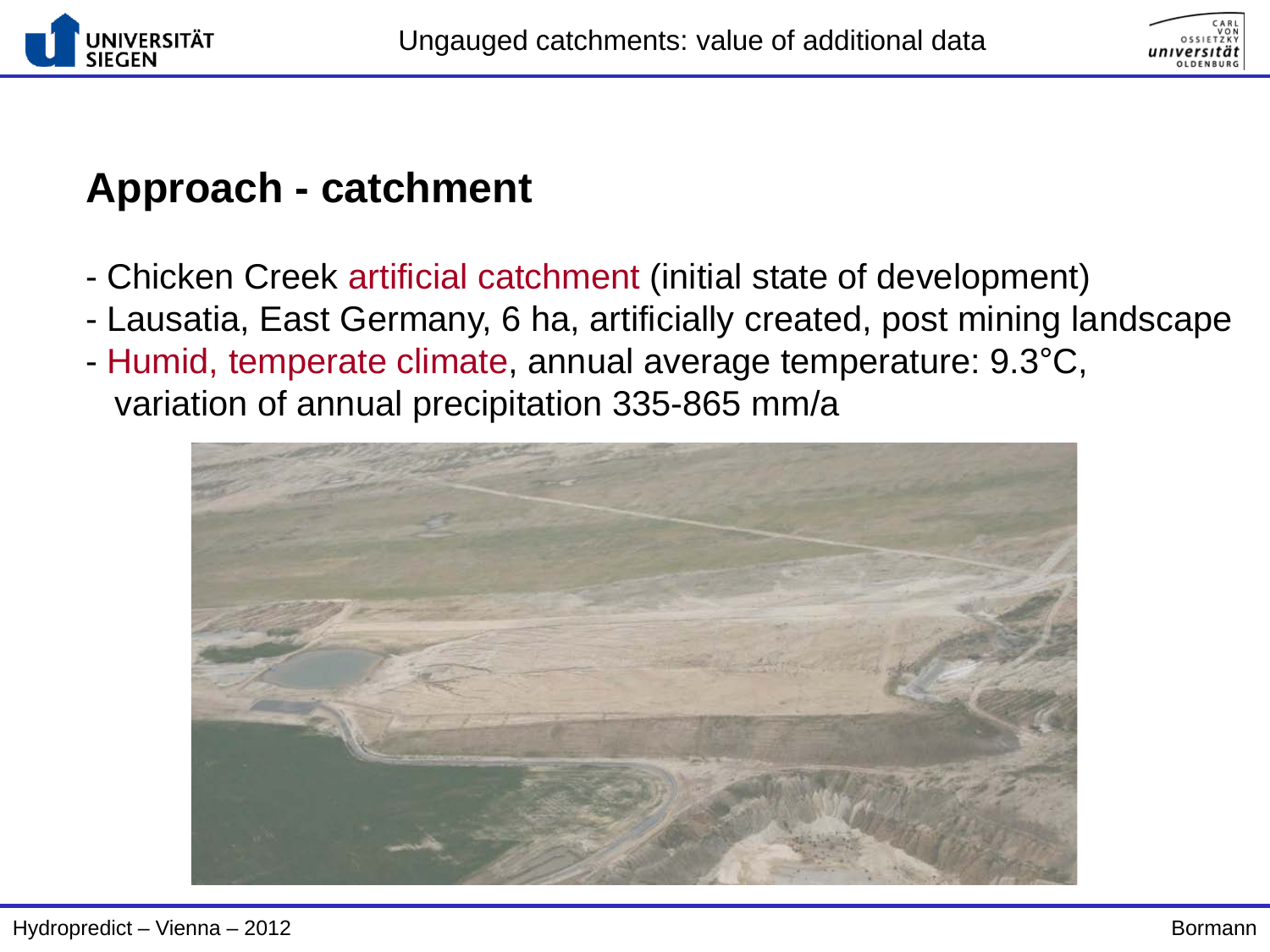





Lausatia, East Germany, 6 ha, artificially created, post mining landscape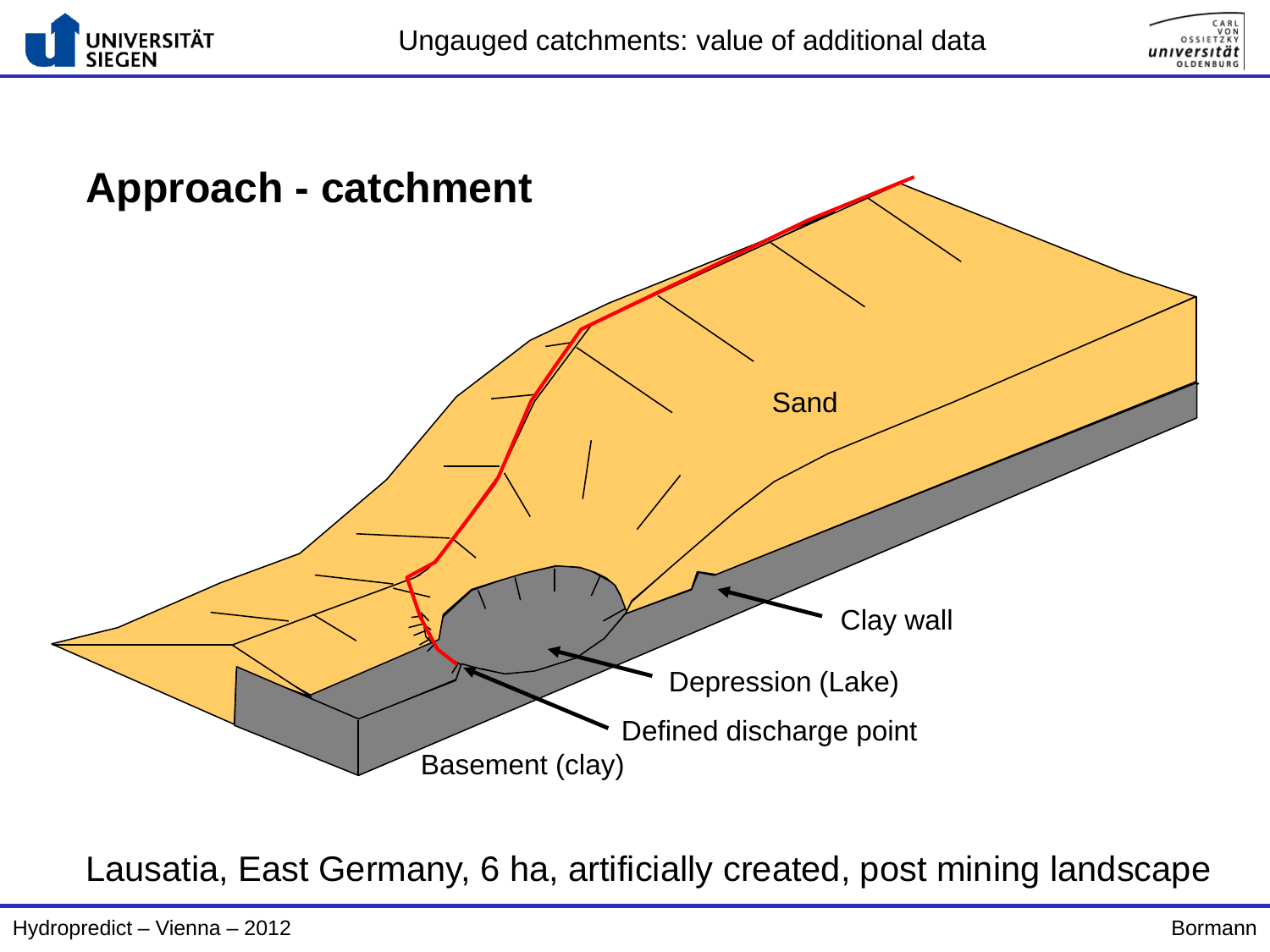



# **Approach – data availability / organisation**

- Modellers have no access on observational network

5 modelling stages:

- 1) Standard data set (dem, climate data, soil texture, vegetation cover, climate data)
- 2) Field visit, discussion among different modellers
- 3) Additional data (infiltration tests, soil hydraulics)
- 4) Additional data: state variables (soil moisture)
- 5) Event runoff data of a subcatchment

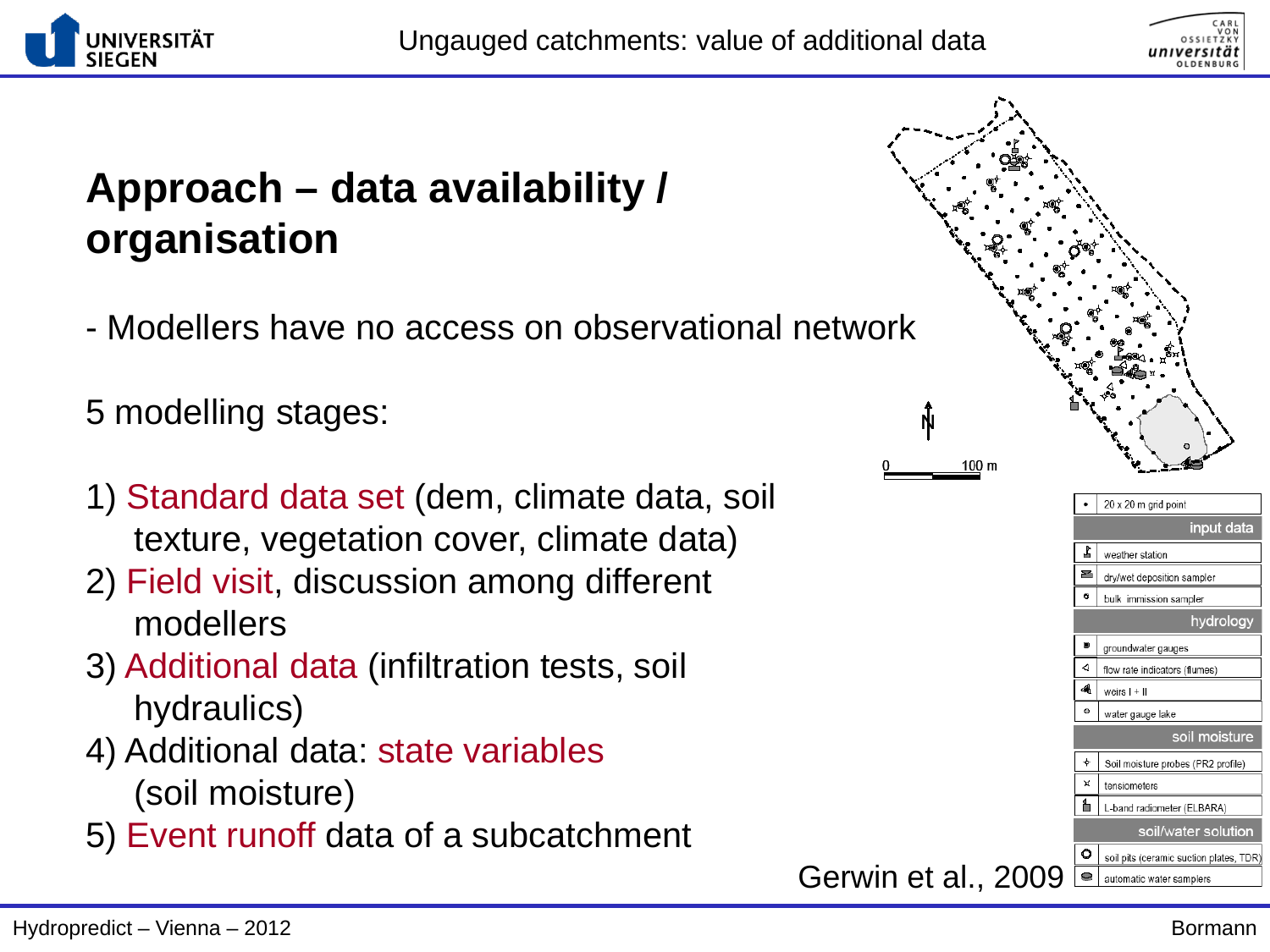



## **Framework – model intercomparison**

Holländer et al., 2009, HESS 13, 2069-2094 Bormann et al., 2011, Bodenkultur 62(1-4), 23-29 Holländer et al., in prep. for HESS

- $\rightarrow$  10 modeller groups
- $\rightarrow$  10 different models
- $\rightarrow$  Mainly process based models
- $\rightarrow$  Target: runoff behaviour



idw-online.de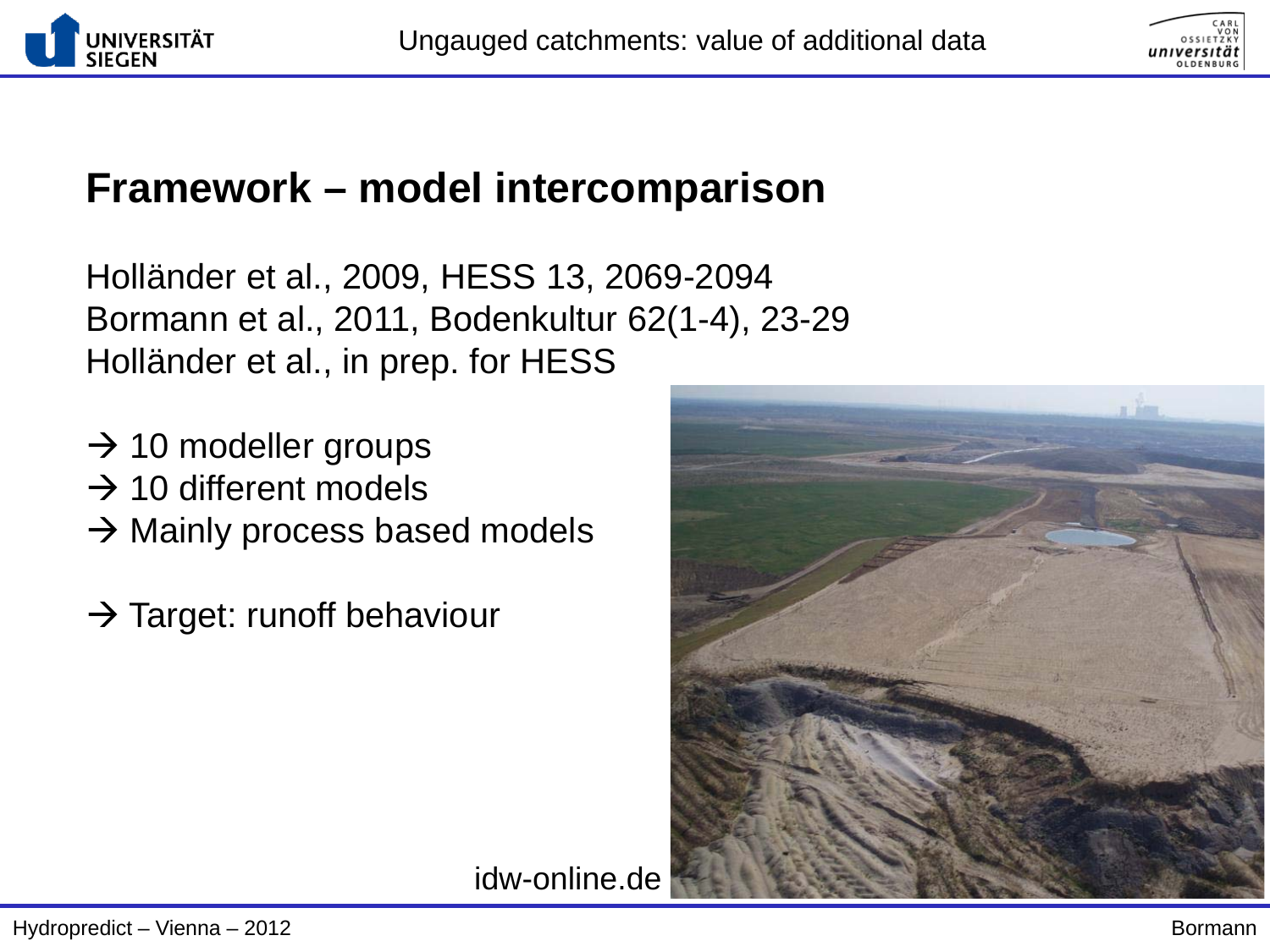



# **Model approach: SIMULAT model**

- 1-dimensional, physically based SVAT-model
- Diekkrüger & Arning (1995), Bormann (2008)
- Richards' equation, Penman-Monteith

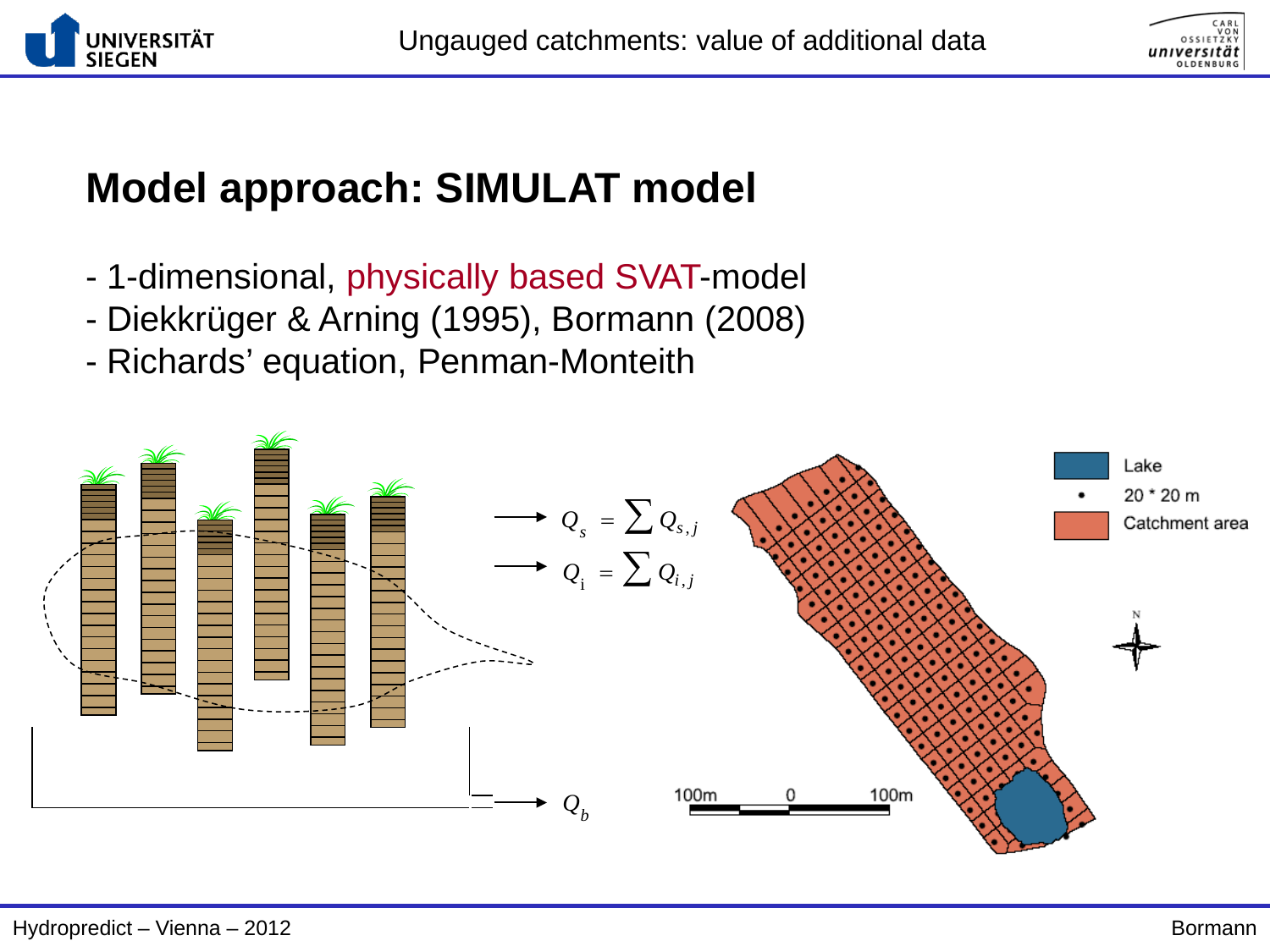



## **Assumptions**

- $\rightarrow$  Surface runoff not as important as subsurface flow
- $\rightarrow$  Routing of runoff is of minor importance (daily time step)
- $\rightarrow$  Catchment is unsaturated in the beginning: no groundwater, soil is relatively dry, lake is empty
- $\rightarrow$  Sparse vegetation: transpiration, interception of minor importance
- $\rightarrow$  No consideration of frozen soils, macropores
- $\rightarrow$  PTF (Rawls & Brakensiek, 1985) to derive soil hydraulic parameters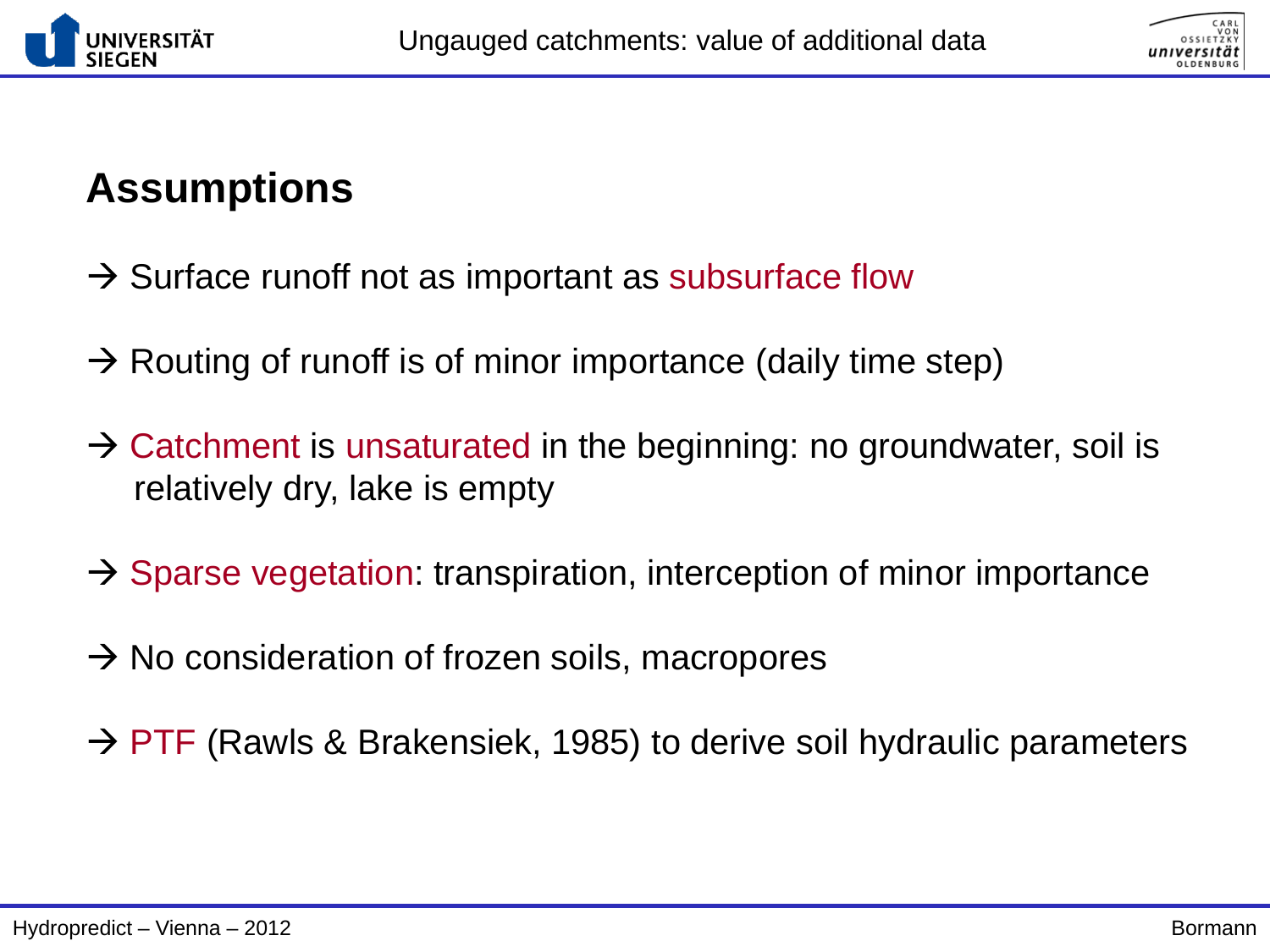



### **Results – stage 1**

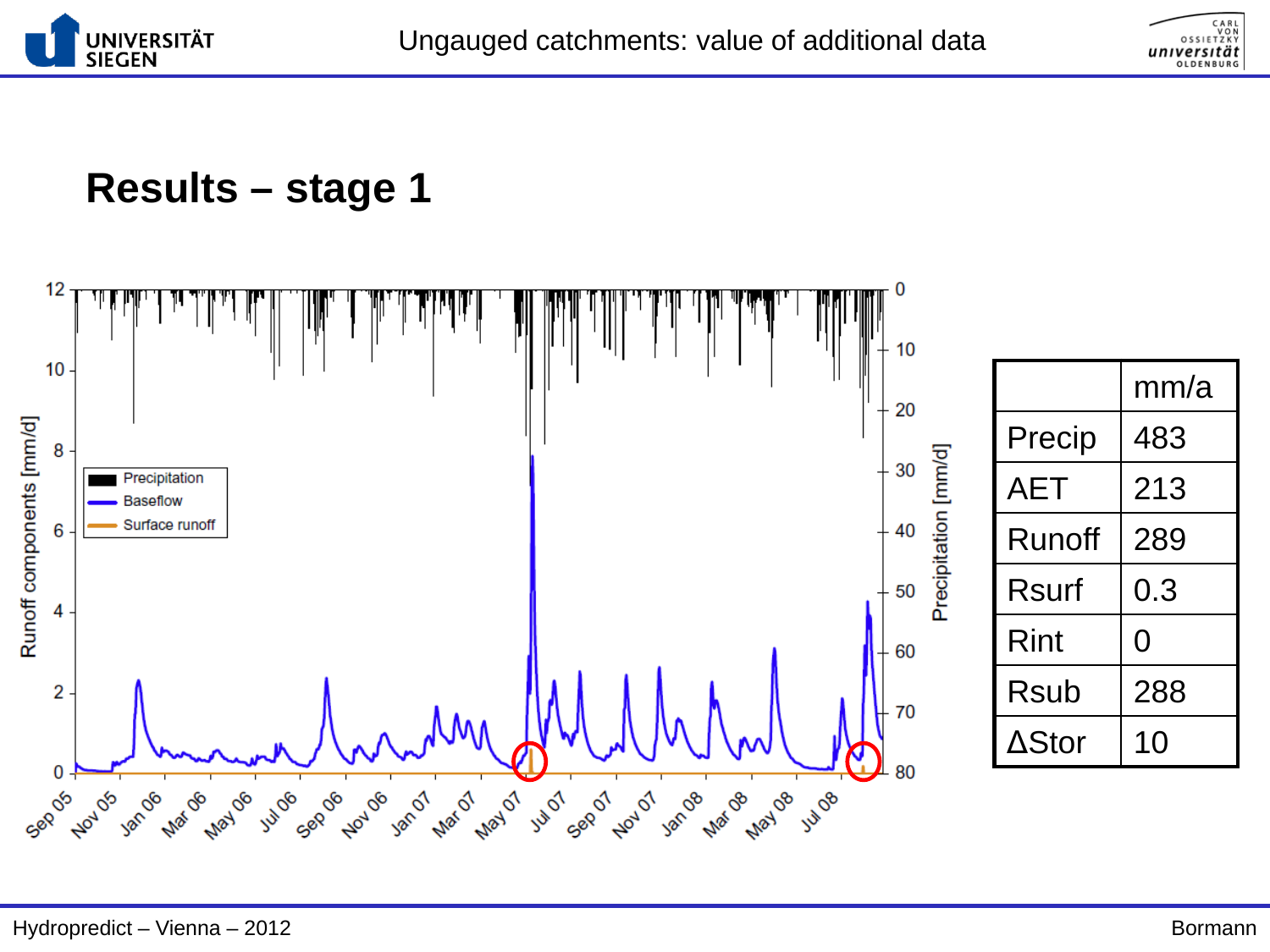





Field visit, discussion with modelling colleagues Revised process understanding:

- Importance of surface runoff (gullies, soil crusting)
- Increasing importance of vegetation
- $\rightarrow$  Changes in parameterisation (soil crusting, increasing plant cover, subsurface storage)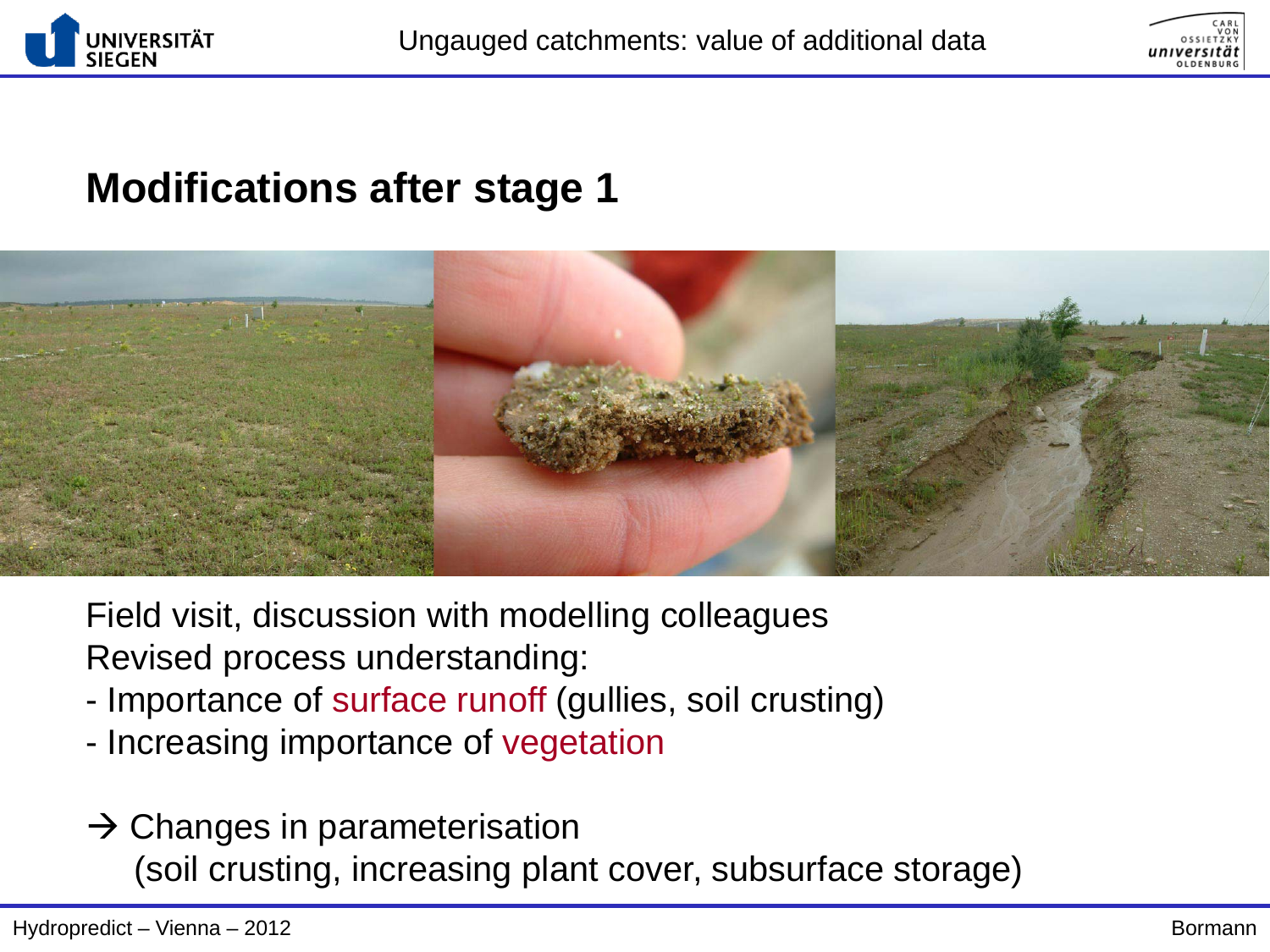



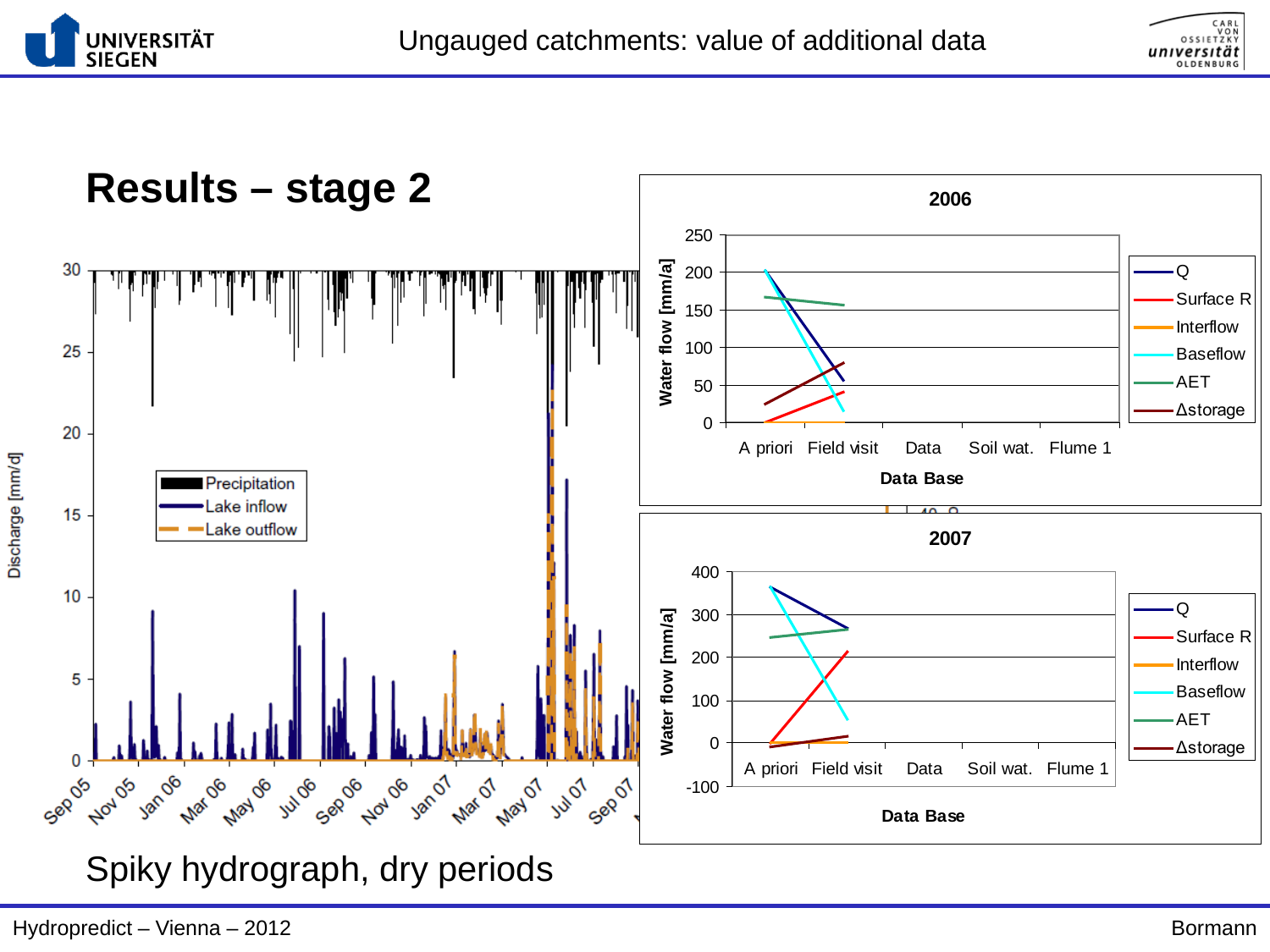



Additional data:

- Measurements on bulk density, Ksat, infiltration capacity

- $\rightarrow$  Revision of parameterisation (soil): surface Ksat (increased  $\mu$ )
- $\rightarrow$  Confirmation of revised process understanding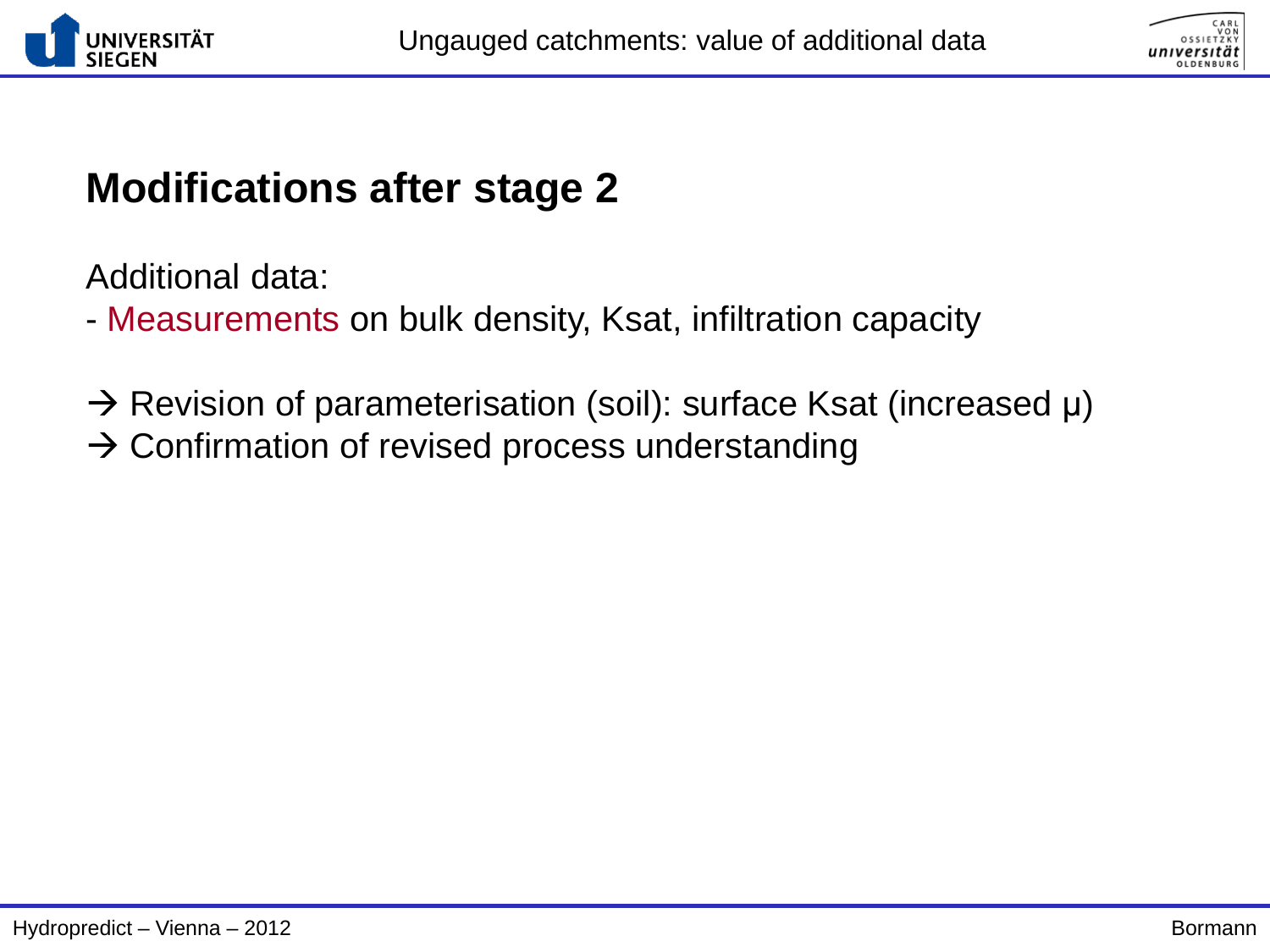



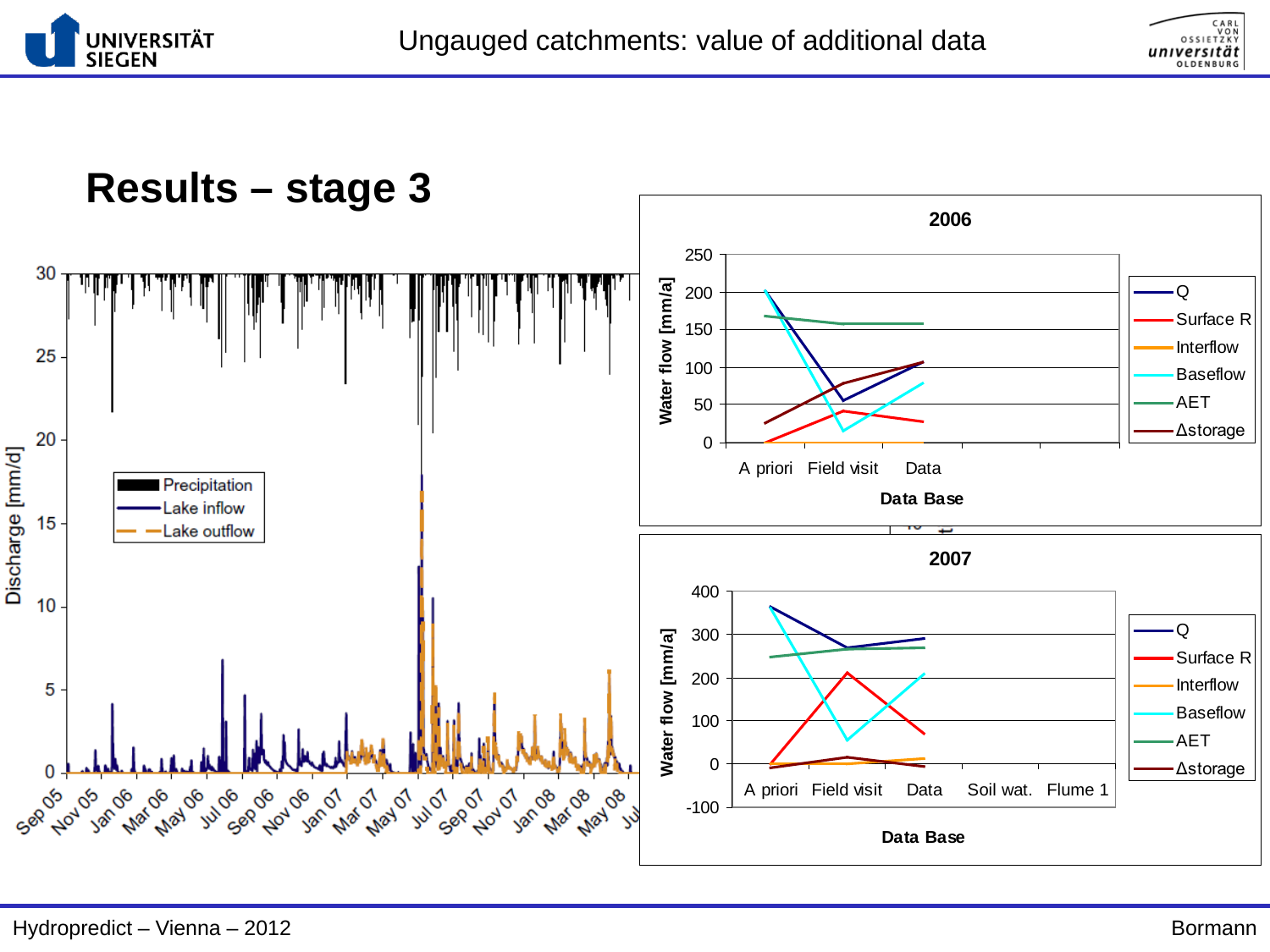



Additional data:

- $\rightarrow$  Calibration against point scale state variables (4 soil moisture pits)
- $\rightarrow$  Increase in subsurface storage capacity



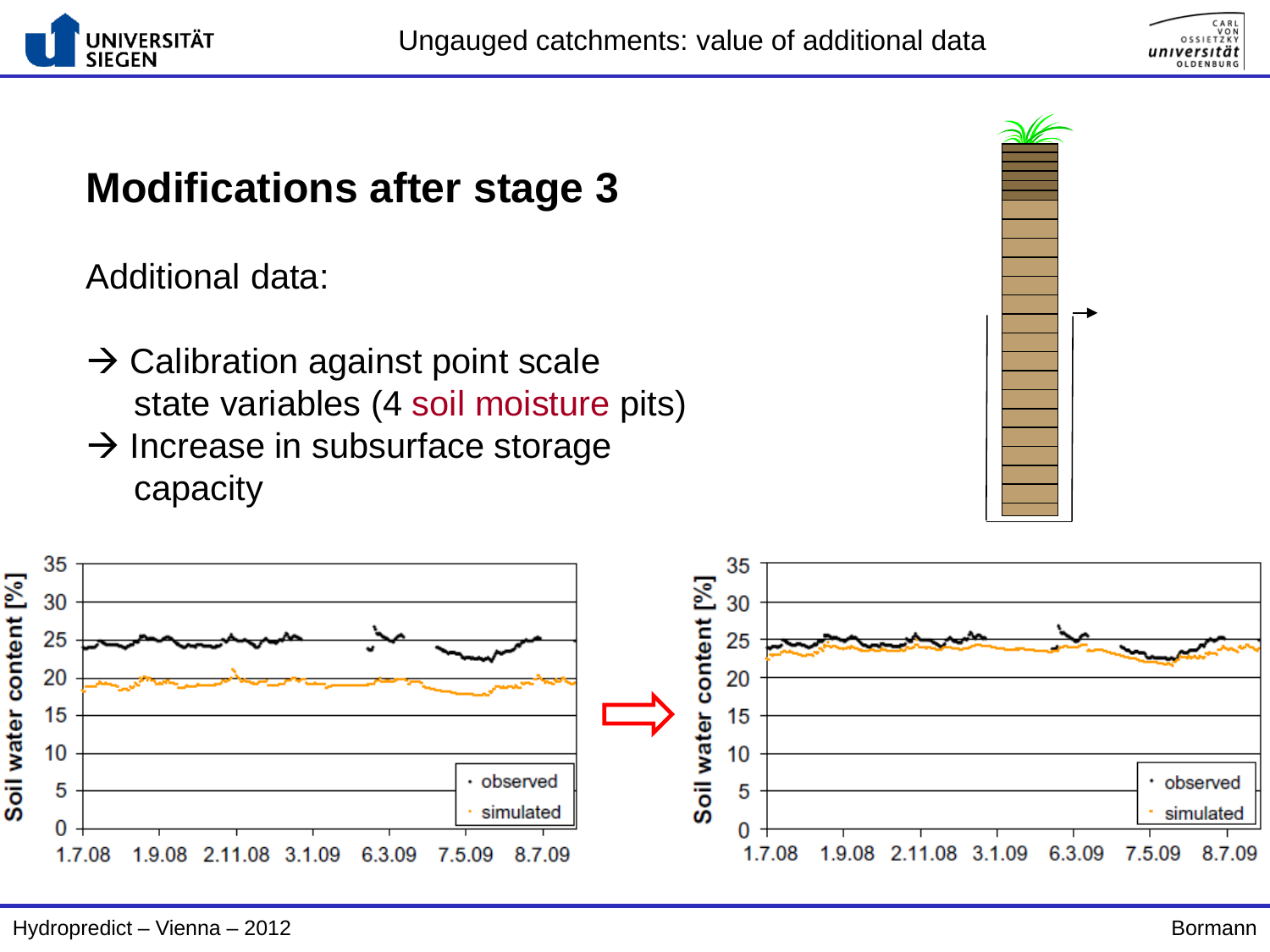



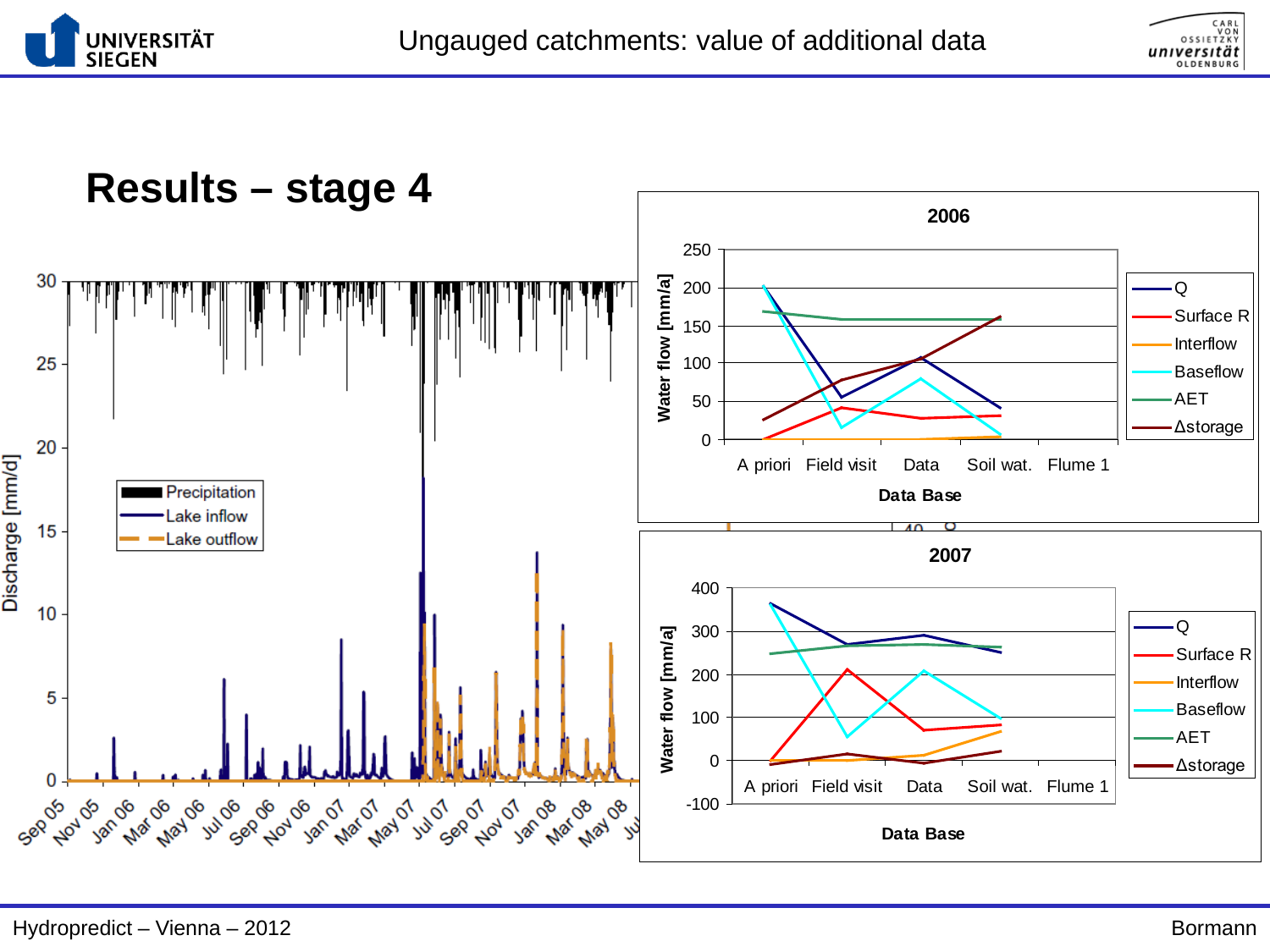



- $\rightarrow$  Calibration against subcatchment event runoff
- $\rightarrow$  Reduction of spatial variability of surface Ksat (σ!), approaching the results from infiltration experiments

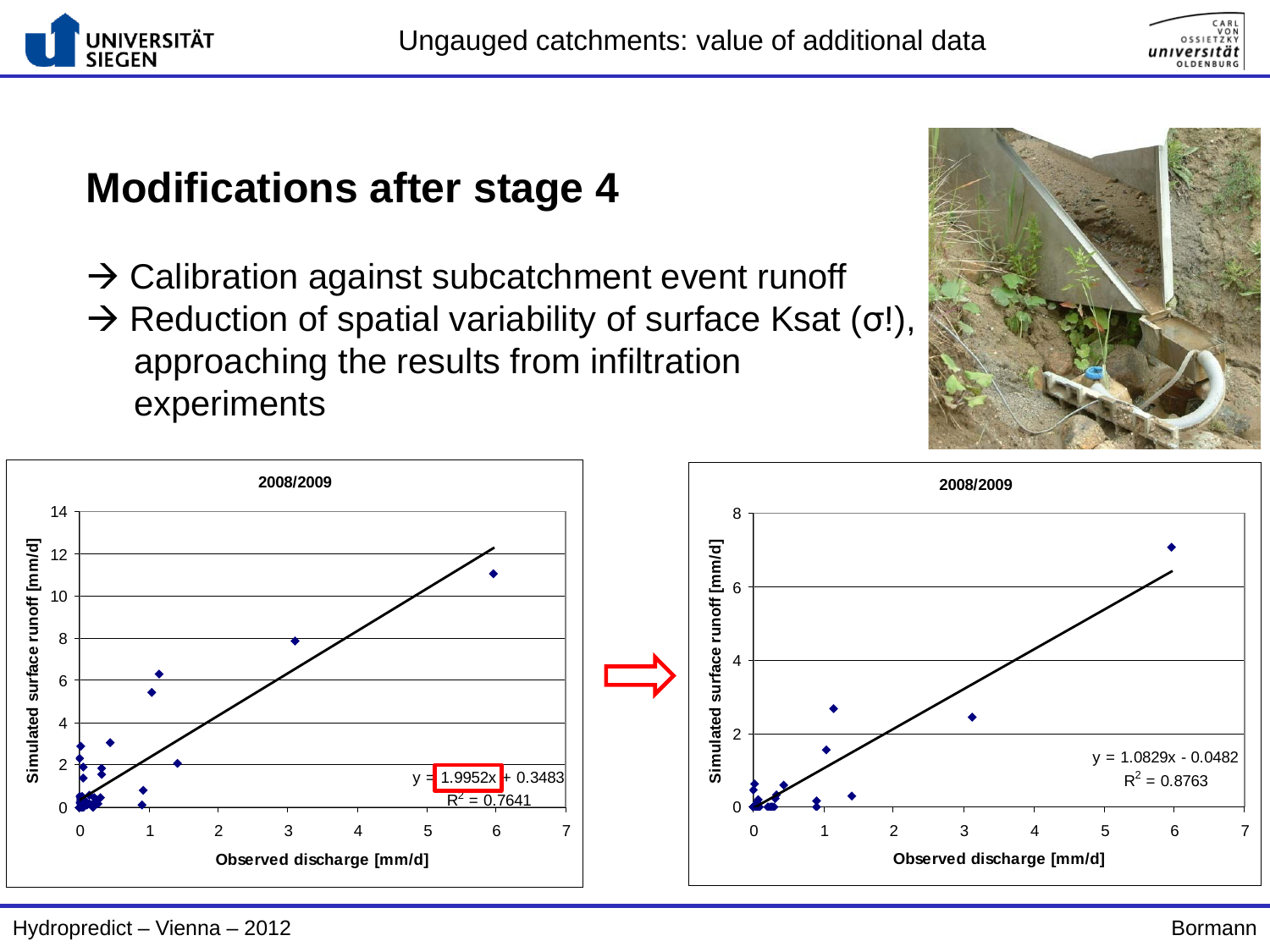



### **Results – stage 5**



- $\rightarrow$  Change in runoff dynamics
- $\rightarrow$  Change in water balance terms
- $\rightarrow$  Partly compensation of effects during (iterative) modelling steps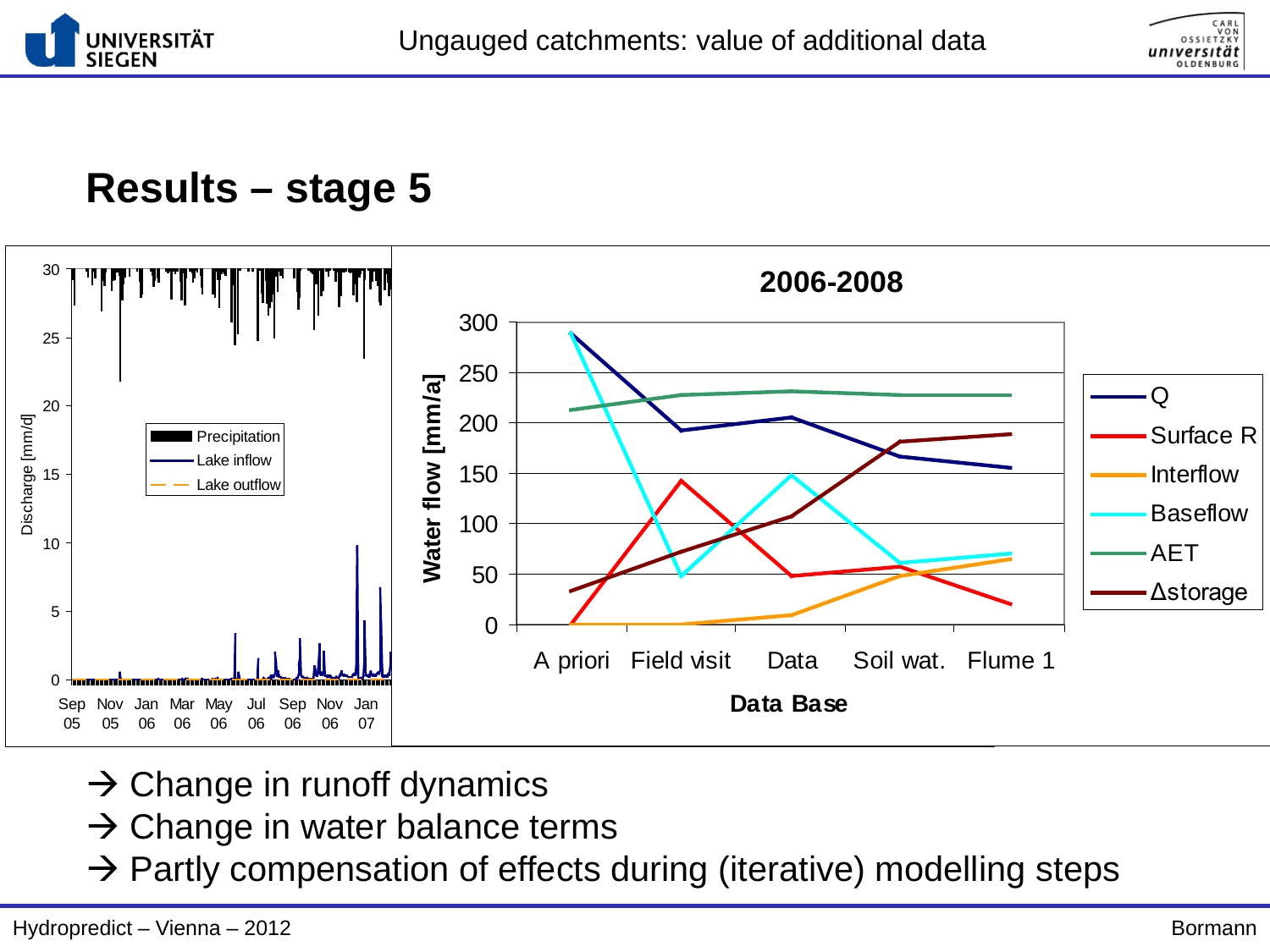



# **Conclusion**

- $\rightarrow$  A priori model application results in uncertain simulations (model philosophy + parameterisation + modeller *+ observations*) *learning process*
- $\rightarrow$  Any additional information is useful
	- Soft information (field visit) is valuable (*necessary*) information for improving process understanding (*what to measure*)
	- Hard data is useful for parameterisation and calibration
- $\rightarrow$  Difficulties under non-stationary conditions (esp. initial conditions)
- $\rightarrow$  Model intercomparison: Modeller's decisions seem to be as important as choice of the model